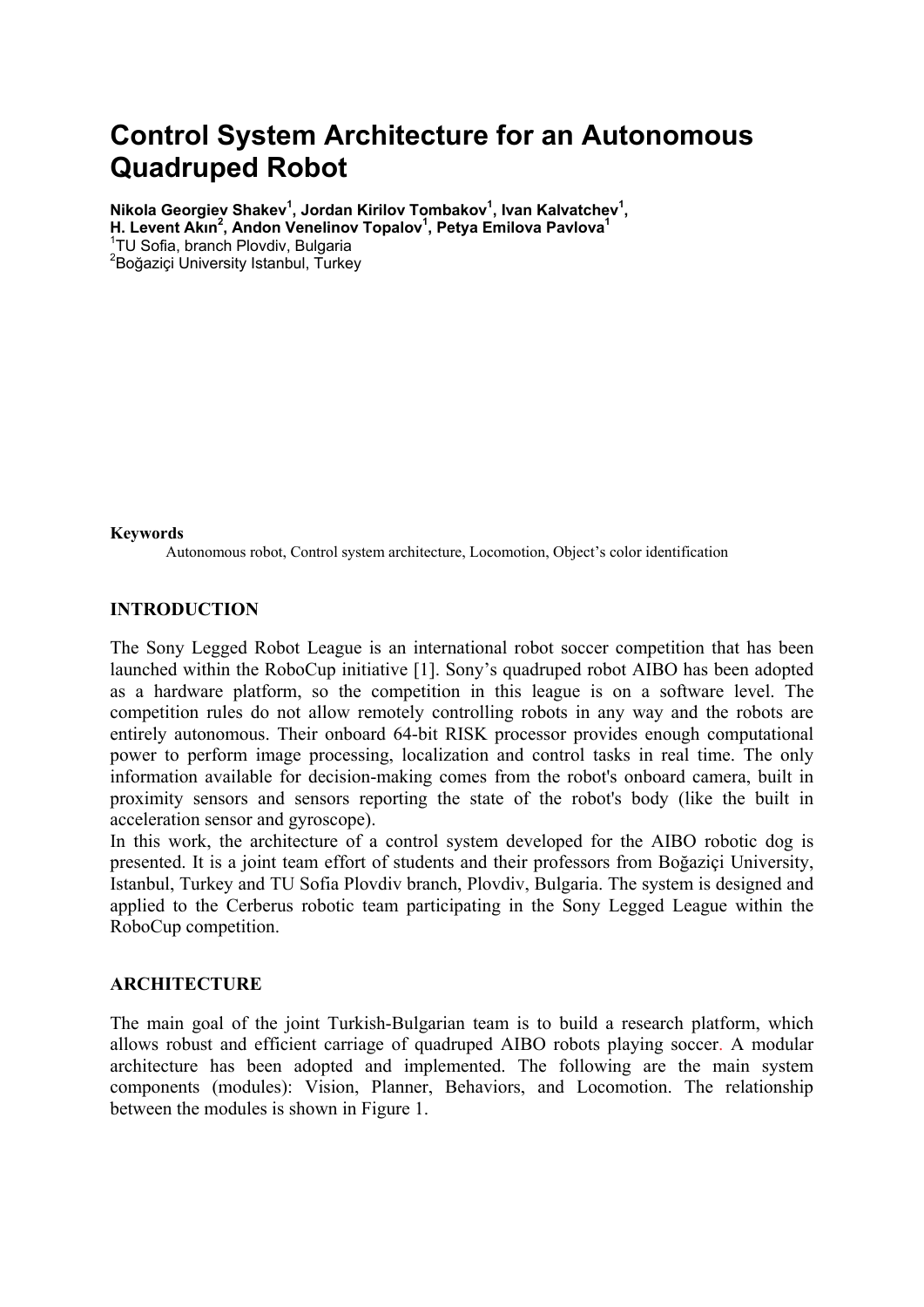

## **Fig.1**

## *Vision and localization*

The developed vision and localization module recognizes different objects on the playground (ball, teammates, opponent players, landmarks, goals etc.) and helps to find their and AIBO's own position on the field. The image processing algorithms designed the robotic applications have to comply with the requirement for a real time operation. This is usually achieved by processing binary images that permit fast segmentation of the viewing field. In the case of color images captured by AIBO's vision system binary methods can be applied after a preliminary color separation of the pixels. The latter could be obtained using three different types of analysis – (i) in the space of the *RGB* reproducing signals, (ii) directly in the space of the input complex TV signal or (iii) in the color space described by a triple consisting of hue  $-$ *H*, saturation – *S* and achromatic parameter. The first two approaches permit hardware implementation with signal processors but the problem is that their implementation frequently causes an overlap (overlay) effect between the ranges of object's definitions as a consequence. The latter leads to problems in automatic object separation and involves a complicated description of the color using combination of clusters [2]. By contrast, the third approach can deal easily with uncovered borders of the ranges of different colors. The search for objects by using *H* and *S* parameters is similar to the human perception and understanding of colors. However, the method involves during its implementation an additional transformation which makes it computationally intensive [3, 4].

It was one of the aims of this work to develop fast algorithm performing real time color segmentation on the basis of chromaticity of the pixels composing objects' images. In the developed algorithm each frame is transformed from the three dimensional – *YUV* matrix derived from the robot's built in TV camera to one-dimensional one composed by marks of different color blobs. Figure 2 shows the implemented data processing. Fast *HS* (hue and saturation) features extraction is obtained directly without an intermediate transformation to *RGB* (red, green, blue) format. It is achieved by introducing a new modified relation between *RGB* and *YUV* color representations and applying subsequently the standard *RGB – HSV* transformation proposed by Rogers [4].

The modified  $R^1G^1B^1 - YUV$  transformation is obtained as follows:

$$
R^{1} = U
$$
  
\n
$$
G^{1} = 217 - 0.51 \cdot U - 0.19 \cdot V
$$
  
\n
$$
B^{1} = V
$$
\n(1)

The algorithm developed for segmentation uses marking the blobs by specific code values in terms of the following conditions: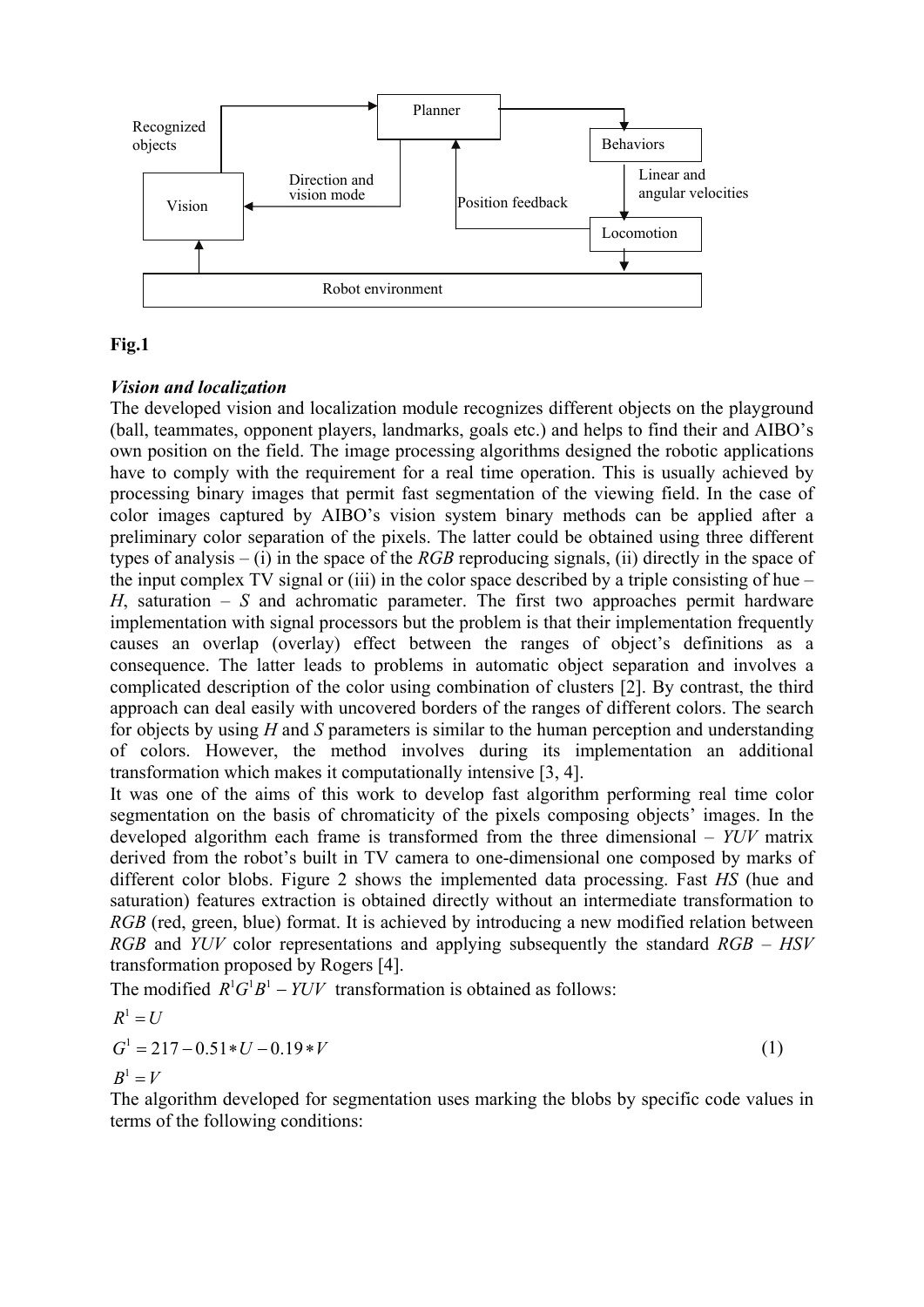1. Each object defined by pixels color attributes into the limited sector from the chromaticity plane is single in the image. All the pixels, which color attributes, are outside the sector are background for this object.

2. Each object envelopes an area limited from the contour and could be erased by changing the code to the fixed one (considered for total background) and be background for the next searched object.

3. The contour finding could be combined with a single pixels and lines filtration.



#### **Fig. 2**

The first step in the segmentation process is object's separation based on its color hue. The obtained experimental data showed that the most of important elements have a saturation value greater than 26%. Color separation insists on limiting of the ranges on the color hue scale. Figure 3 demonstrates the input image and the separated objects.

Each pixel receives a code value that relates it to a specific object. The algorithm ensures less than 10 ms operating time and it is presented in details in [5].

The next implemented image processing operation performs limiting of the contour of the objects. The border pixels are fixed by gradient operators and using a scanning mask of 3x3 pixels. The method of contour searching is completed with a filtering. The blob's first pixel is discovered by its code value. After segmentation the blob is eliminated from the image (fig.4). Contour coordinates are temporally saved in an array that helps finding the frame borders localizing the object. The size of frame gives information about the size of object (the distance to the object) and the code value informs about their type. The mass center locates to center of the frame. All the coordinates are defined in a coordinate system of the current image. The above information together with the data obtained from the proximity sensor and the gyroscope are further used for updating the local and global maps maintained by each robot.





original image  $50 < H < 119$   $7 < H < 46$ 

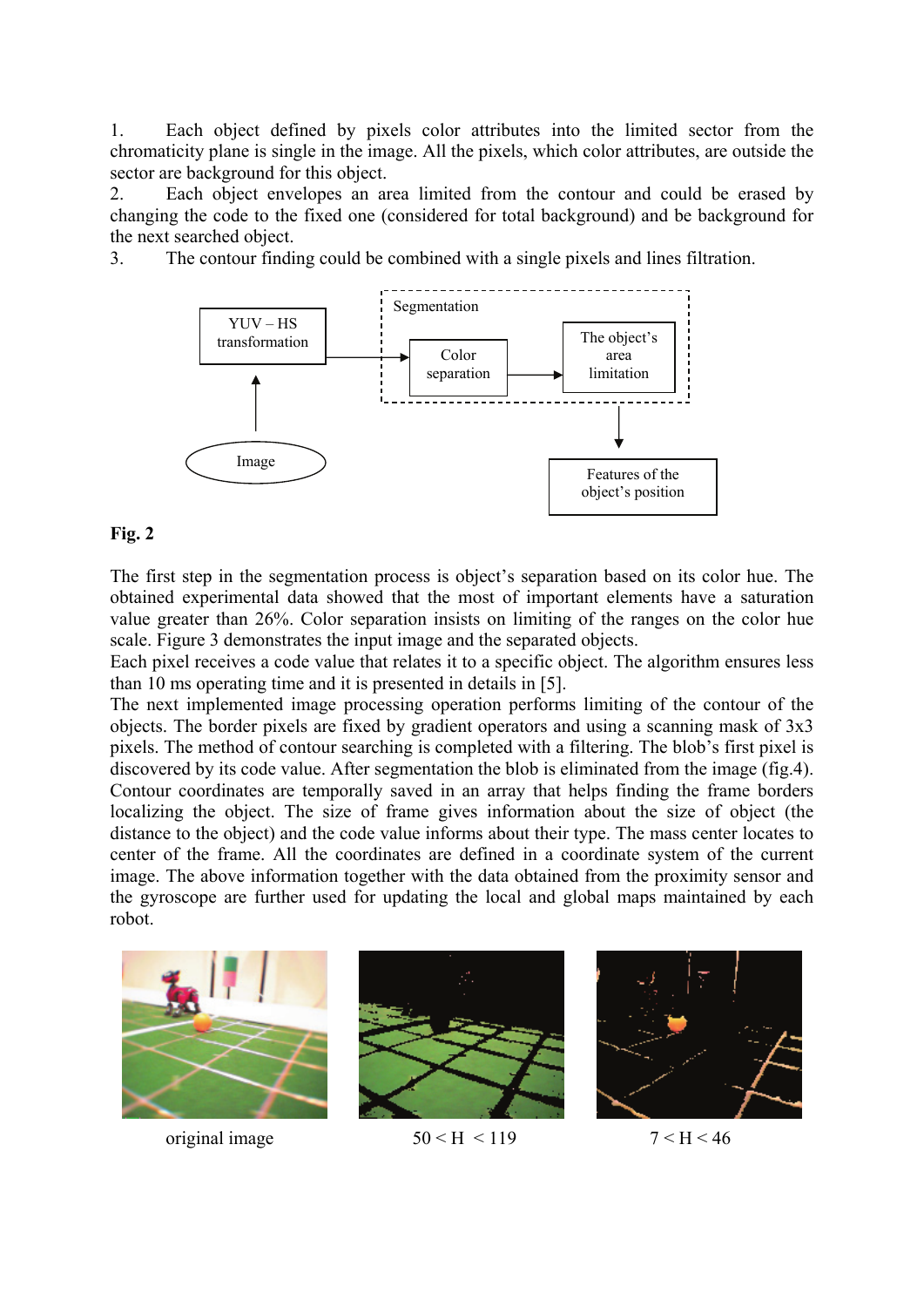



frame object elimination



#### *Planning and Behaviors*

The Planner module is responsible for the decision-making process. It receives data about the visible objects on the playground from the Vision module and in accordance with this information chooses the appropriate behavior. The Behaviors module consists of several basic reactive behaviors that can be switched by the Planner in order to achieve more complex behaviors of the robotic players on the field (attacker, defender, and goalkeeper). Figure 5 shows the block diagram of the applied strategy for the attacker player.

 $\overline{\phantom{a}}$ 



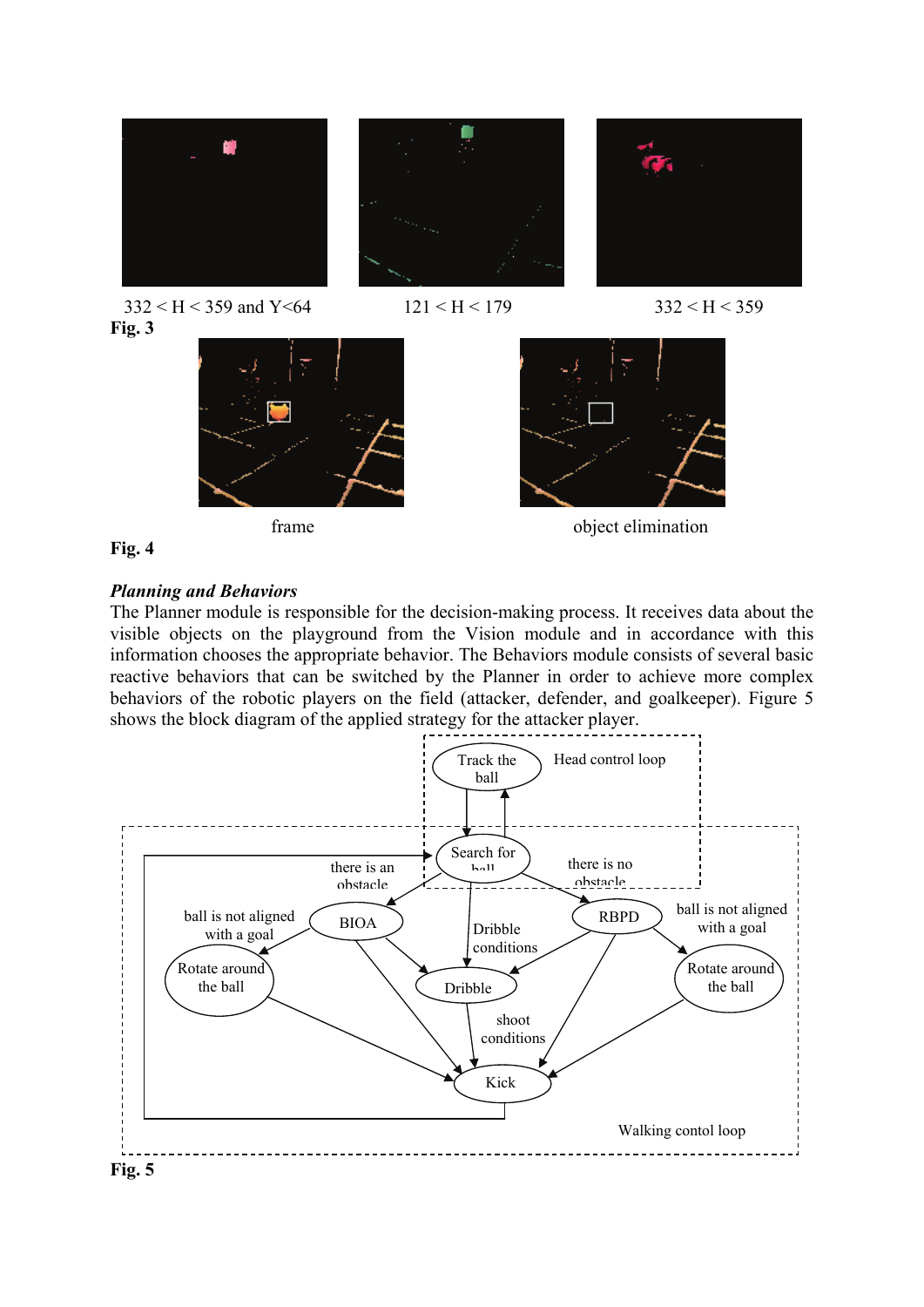Table 1 presents the list of the currently supported behaviors.

|                |                                                     | <b>Table1</b>                                                                                                                                                    |
|----------------|-----------------------------------------------------|------------------------------------------------------------------------------------------------------------------------------------------------------------------|
|                | N Description of behaviors                          | Needed data                                                                                                                                                      |
|                | Standing                                            |                                                                                                                                                                  |
| 2              | Search for the ball                                 |                                                                                                                                                                  |
|                | 3 Track the ball                                    | Relative angle to the ball - $\theta_h$                                                                                                                          |
| $\overline{4}$ | Dribble the ball at distance                        | Distance $- D$ .                                                                                                                                                 |
|                | 5 Reaching Ball from<br>Predefined Direction (RBPD) | Distance to the ball - D <sub>b</sub> ; relative angle to the ball - $\theta_b$ ;<br>angle between current direction and final desired<br>direction - $\theta_d$ |
|                | 6 Ball Interception and Obstacle                    | Distance to the ball - $D_h$ ; distance to the nearest                                                                                                           |
|                | Avoidance (BIOA)                                    | obstacle - Do; relative angle to the ball - $\theta_h$ ; relative                                                                                                |
|                |                                                     | angle to the nearest obstacle - $\theta$ o.                                                                                                                      |
|                | Kick the ball                                       | Kick type                                                                                                                                                        |
| 8              | Goal-keeper standing                                | The type of posture                                                                                                                                              |
|                | 9 Rotates around the ball                           | Distance to ball - D <sub>b</sub> ; Relative angle to the ball - $\theta_h$                                                                                      |

Dividing the Implementation level to a locomotion part and a behavior part allowed us to write a high-level control rules and behaviors that are relatively independent from the lowlevel control of the robot. The developed Locomotion module is hardware-dependent, and it is specifically designed for the AIBO legged robots. The behavior part is hardware-independent and can be easily ported to and from other physical platforms including also wheeled mobile robots. The type of the selected behavior and the required information about the environment are the input data for the Behavior module. The behavior outputs include linear velocities along the principal and lateral axes of the robot and an angular velocity required for implementation of the robot locomotion.

Some of the behaviors are relatively simple. The simplest one is making the robot just to stand with a predetermined posture. Others like Ball Interception and Obstacle Avoidance (BIOA) behavior and Reaching the Ball from Predefined Direction (RBPD) behavior are more complex and can be classified as intelligent behaviors. The BIOA behavior has been built as a fuzzy-neural network (figure 6) [6] - [8].



**Fig. 6**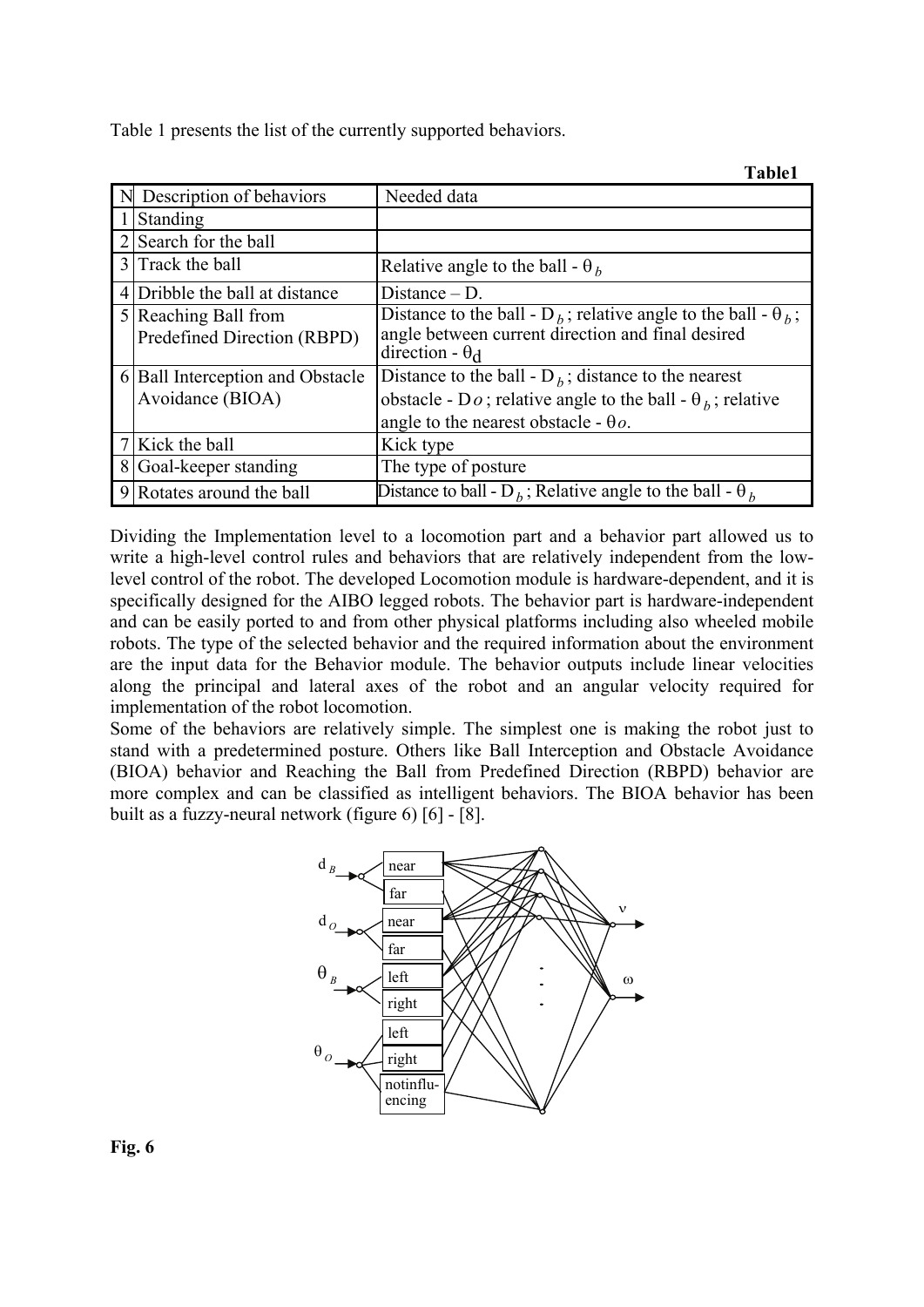The entire number of the network tunable parameters is 31. A genetic algorithm was used for tuning of the network weights. The robot reaches the moving ball avoiding the obstacles. Having as input data the current relative position of the ball and of the nearest obstacle, the BIOA behavior generates the actual linear and angular velocities for the robot locomotion. By repeating the procedure for every sample time interval a trajectory will be generated that will lead the robot to the ball. When the ball becomes closer, the robot is slowing down its velocity and finally it stops when reaching the ball.

The Reaching Ball from a Predefined Direction (RBPD) behavior aims to optimize the walking trajectory including in one behavior two tasks: to reach the ball and to turn around the ball so as a result the robot has to stop at the desired side of the ball facing to it. Doing these two tasks simultaneously the walking trajectory becomes shorter, smoother and allows higher velocities so the time for executing is much shorter. The RBPD behavior has been built as a two-layered neural network with 10 nodes in the hidden layer. It uses input data that include only the distance to the ball -  $D_b$ , relative angle to the ball -  $\theta_b$  and angle between current direction and final desired direction -  $\theta_d$ . The result is the linear and angular velocities of the robot. Figure 7 shows a trajectory generated by RBPD behavior.



#### **Fig. 7**

#### *Locomotion*

The Locomotion module provides the interface to the physical motion functionality of the robot. The football game requires multiple different moves, but we have used only the basic ones. These movements are enough to make the dog look like a real football player. There are three main groups of movements: walking, kicking and head movements. These commands are transformed into motion by controlling 17 joints (3 for the head, 4x3 for the legs and 2 for the tail).

*Head motion commands*: The control of head movements is fully independent from the walking. Head motion commands include a set of "scan" commands, "look-at" command that points the head to a specific direction and "track" command, which solves the classical problem "object tracking". These commands are implemented directly by giving appropriate set-points for the position of the three joints, which rotate the head around three perpendicular axes.

*Walking*: The main task, which has to be decided, is to provide stable walking and a possibility for control of the robot's speed and direction. For these purposes an efficient gait has been developed. In every moment the robot is standing on the playground with at least three legs. It moves its legs one by one in the following order: front left, rear right, front right and rear left.

Let us choose Ox and Oy to be respectively the principal and the lateral axes of the robot and Oz to be a vertical axis. Figure 9 shows the time diagram illustrating the vertical movements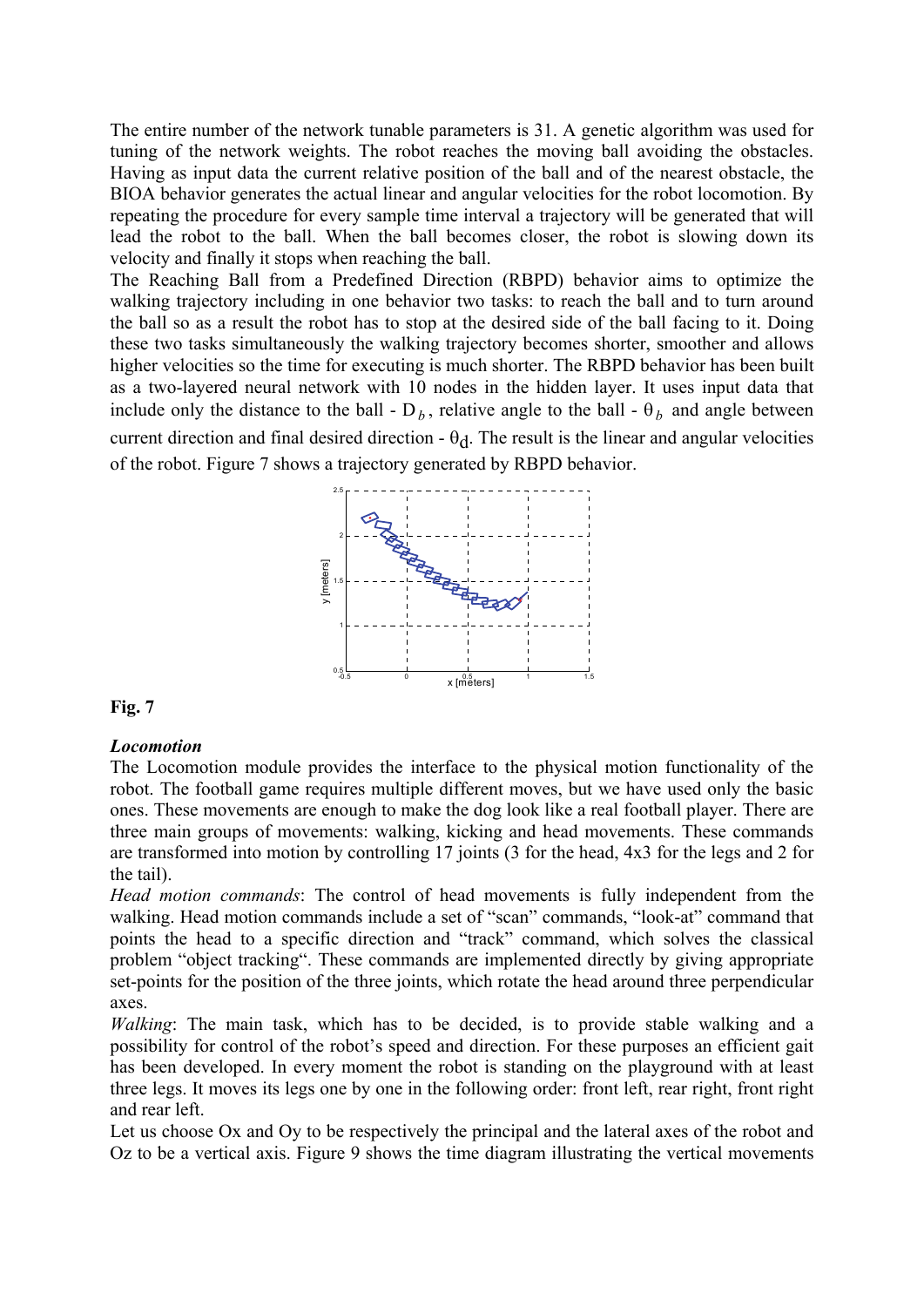of the legs. Figure 10 shows the profile of the single step. Let us assume that this is the first step of the front left leg in accordance with the time diagram on figure 9 the part AB corresponds to first sample time  $(0 \le t \le 1)$ , BC corresponds to sample time 2, CD to sample time 3 and DA corresponds to sample times 4 to 12. This gait provides an acceptable balance between the velocity of walking and stability, which is necessary for a camera's work.

The control scheme uses the inverse kinematical model of the robot to obtain the desired joint positions. PID-controllers are used to minimize the error between the desired and current joint positions. The linear locomotion velocity of the robot can be controlled by changing the size of the steps. The necessary angular velocity is achieved by using different linear velocities to right and left legs. The developed Locomotion module accepts commands from the upper control level (the Behavior module) containing three parameters: linear velocities along the principal and lateral axes of the robot and the angular velocity and translates them to a walk. *Kicking commands*: Since the dogs are not just runners but also football players a set of

specialized kicking routines for attackers and some postures for the goalkeeper have been also developed.



# **Fig. 10**

#### **DISCUSSION AND CONCLUSIONS**

Robot soccer is an entertaining domain providing a large spectrum of interesting research topics. The players are entirely autonomous robotic agents that achieve complex high-level goals in real-time environments. In this paper we introduce our research efforts to build a robust and efficient system for data acquisition and control, which provide reasonable behaviors on the playground. The architecture of the control system developed for the legged quadruped AIBO robot is presented. It is designed for participating in the Sony quadruped league within the RoboCup competition.